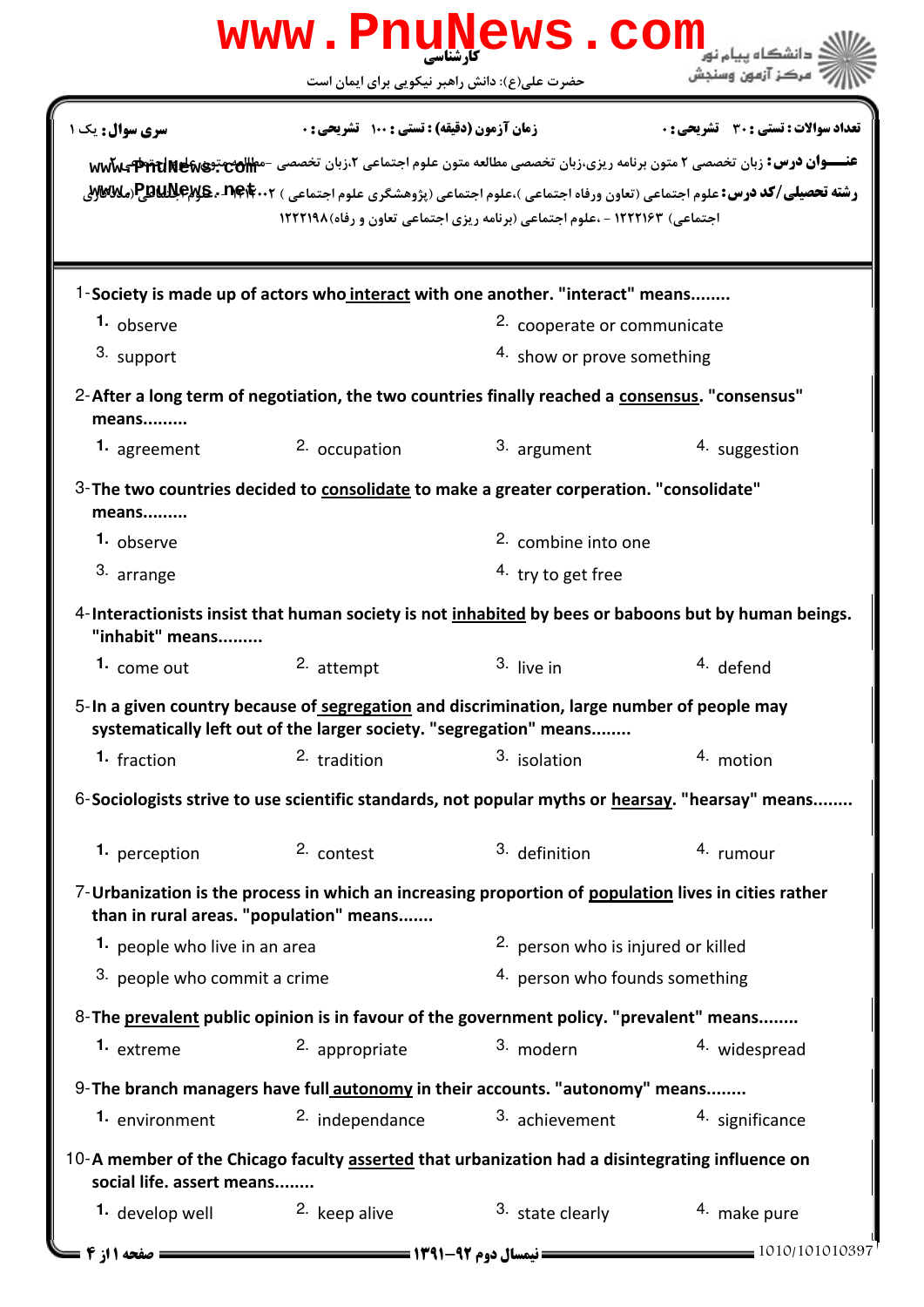|                       | www.PnuNews.com                                                                                                                                                                        |                                                                            |                                                                                                                                                                                                                                                                                                             |
|-----------------------|----------------------------------------------------------------------------------------------------------------------------------------------------------------------------------------|----------------------------------------------------------------------------|-------------------------------------------------------------------------------------------------------------------------------------------------------------------------------------------------------------------------------------------------------------------------------------------------------------|
|                       | حضرت علی(ع): دانش راهبر نیکویی برای ایمان است                                                                                                                                          |                                                                            | َ مرڪز آزمون وسنڊش                                                                                                                                                                                                                                                                                          |
| <b>سری سوال:</b> یک ۱ | زمان آزمون (دقیقه) : تستی : 100 تشریحی : 0                                                                                                                                             | اجتماعی) ۱۲۲۲۱۶۳ - ،علوم اجتماعی (برنامه ریزی اجتماعی تعاون و رفاه)۱۲۲۲۱۹۸ | <b>تعداد سوالات : تستی : 30 ٪ تشریحی : 0</b><br>عنـــوان درس: زبان تخصصی ۲ متون برنامه ریزی،زبان تخصصی مطالعه متون علوم اجتماعی ۲،زبان تخصصی -مطالعهمتونی www<br><b>رشته تحصیلی/کد درس:</b> علوم اجتماعی (تعاون ورفاه اجتماعی )،علوم اجتماعی (پژوهشگری علوم اجتماعی ) P <b>auNexe ، net</b> . ۲ وPauNe (ملا |
|                       | 11-During the war in Afghanistan, there was massfrom Afghanistan to Iran.                                                                                                              |                                                                            |                                                                                                                                                                                                                                                                                                             |
| 1. expectation        | 2. evolution                                                                                                                                                                           | 3. emigration                                                              | 4. exception                                                                                                                                                                                                                                                                                                |
|                       | 12-There has always been a close  between Iran and neighbouring countries.                                                                                                             |                                                                            |                                                                                                                                                                                                                                                                                                             |
| 1. expulsion          | 2. assumption                                                                                                                                                                          | 3. explosion                                                               | 4. association                                                                                                                                                                                                                                                                                              |
|                       | 13-A society is made up of different organizations and for guiding and helping people.                                                                                                 |                                                                            |                                                                                                                                                                                                                                                                                                             |
| 1. dwellers           | <sup>2.</sup> institutions                                                                                                                                                             | 3. criminals                                                               | 4. conditions                                                                                                                                                                                                                                                                                               |
|                       | 14-We define interaction associal action, and this is what interactionists regard society as .                                                                                         |                                                                            |                                                                                                                                                                                                                                                                                                             |
| 1. mutual             | 2. fragile                                                                                                                                                                             | 3. adverse                                                                 | 4. various                                                                                                                                                                                                                                                                                                  |
|                       | 15-A global interdependence is a relationship in which the lives of all people are closely and<br>any one's nations problems are part of a larger global problem.                      |                                                                            |                                                                                                                                                                                                                                                                                                             |
| 1. battered           | 2. perpetuated                                                                                                                                                                         | 3. polluted                                                                | 4. interwined                                                                                                                                                                                                                                                                                               |
|                       | $16$ - His criminal activities led to his complete  from the society.                                                                                                                  |                                                                            |                                                                                                                                                                                                                                                                                                             |
| 1. privilege          | 2. investment                                                                                                                                                                          | 3. regularity                                                              | 4. alienation                                                                                                                                                                                                                                                                                               |
|                       | 17-The long between the two brothers finally ended peacefully.                                                                                                                         |                                                                            |                                                                                                                                                                                                                                                                                                             |
| 1. antagonism         | 2. conformity                                                                                                                                                                          | 3. organism                                                                | 4. regularity                                                                                                                                                                                                                                                                                               |
|                       | 18-The government should assure in economy and financial activities.                                                                                                                   |                                                                            |                                                                                                                                                                                                                                                                                                             |
| 1. vitality           | 2. faculty                                                                                                                                                                             | 3. slavery                                                                 | 4. stability                                                                                                                                                                                                                                                                                                |
|                       | 19-It is the process by which societies are transformed from dependence on agriculture and<br>handmade products to an emphasis on manufacturing and related industries. 'It' refers to |                                                                            |                                                                                                                                                                                                                                                                                                             |
| 1. revolution         |                                                                                                                                                                                        | <sup>2.</sup> industrialization                                            |                                                                                                                                                                                                                                                                                                             |
| 3. negotiation        |                                                                                                                                                                                        | 4. rationalization                                                         |                                                                                                                                                                                                                                                                                                             |
|                       | $20$ -It describes society as a struggle between classes, or other associations of people in which the<br>winners establish patterns to protect their interests. "It" refers to        |                                                                            |                                                                                                                                                                                                                                                                                                             |
| 1. system model       |                                                                                                                                                                                        | 2. postindustrial society                                                  |                                                                                                                                                                                                                                                                                                             |
| 3. conflict model     |                                                                                                                                                                                        | 4. traditional society                                                     |                                                                                                                                                                                                                                                                                                             |
| صفحه 12; 4 =          |                                                                                                                                                                                        |                                                                            | 1010/101010397                                                                                                                                                                                                                                                                                              |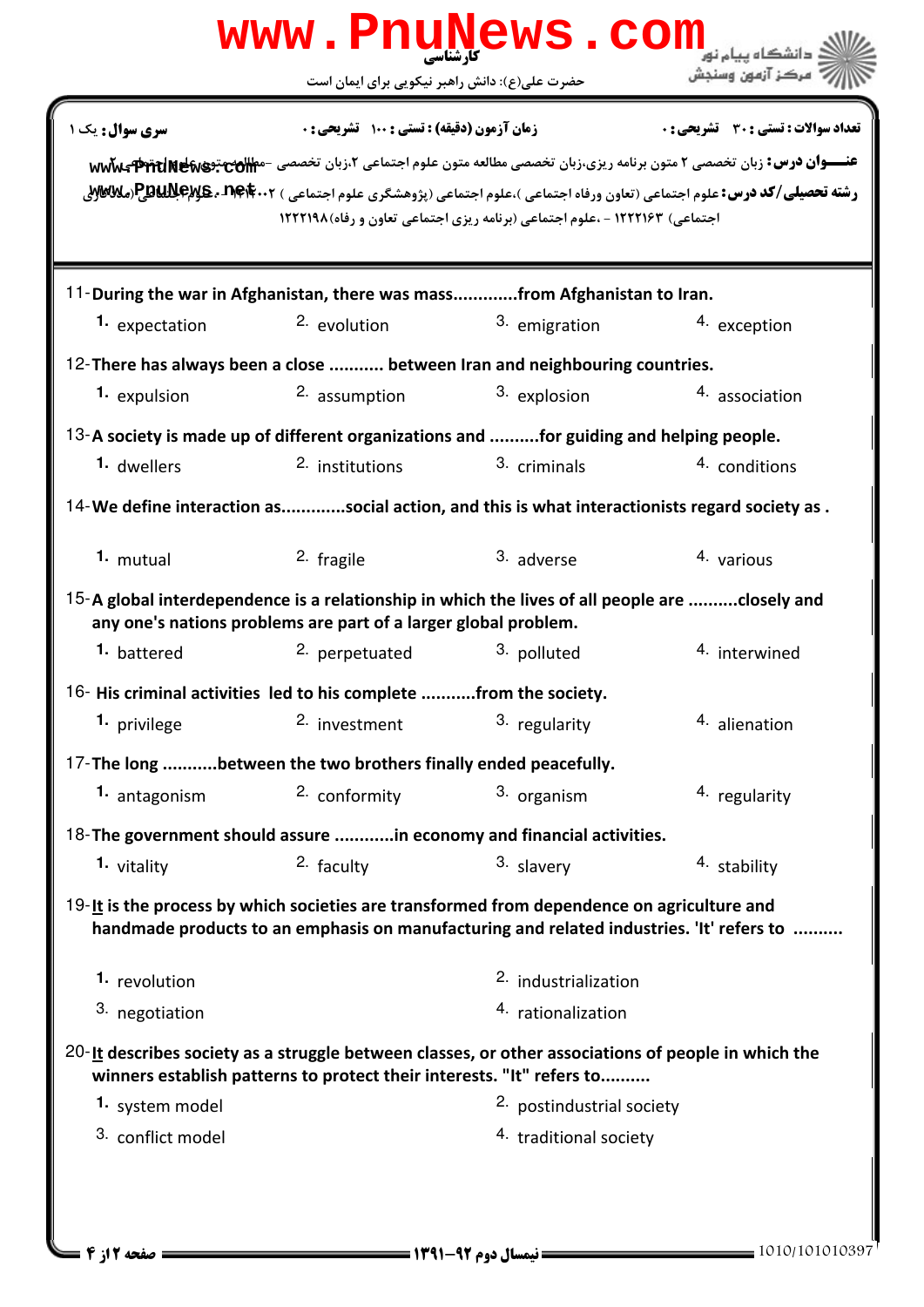|                                         |                                                                                                              | www.PnuNews.com                                                                                                                                                                     |                                                                                                                                                                                                                                                                                                          |  |  |
|-----------------------------------------|--------------------------------------------------------------------------------------------------------------|-------------------------------------------------------------------------------------------------------------------------------------------------------------------------------------|----------------------------------------------------------------------------------------------------------------------------------------------------------------------------------------------------------------------------------------------------------------------------------------------------------|--|--|
|                                         | حضرت علی(ع): دانش راهبر نیکویی برای ایمان است                                                                |                                                                                                                                                                                     | مركز آزمون وسنجش                                                                                                                                                                                                                                                                                         |  |  |
| سری سوال: یک ۱                          | زمان آزمون (دقيقه) : تستى : 100 تشريحي : 0                                                                   | اجتماعی) ۱۲۲۲۱۶۳ - ،علوم اجتماعی (برنامه ریزی اجتماعی تعاون و رفاه)۱۲۲۲۱۹۸                                                                                                          | تعداد سوالات : تستي : 30 - تشريحي : 0<br>عنـــوان درس: زبان تخصصی ۲ متون برنامه ریزی،زبان تخصصی مطالعه متون علوم اجتماعی ۲،زبان تخصصی -مطالعهمتعهای و اکتولی کلیس<br><b>رشته تحصیلی/کد درس:</b> علوم اجتماعی (تعاون ورفاه اجتماعی )،علوم اجتماعی (پژوهشگری علوم اجتماعی ) <b>P.G.Wex و P.B.Wex (می R</b> |  |  |
| "community" means                       |                                                                                                              | 21-European communities try to replace a common money instead of their different monies.                                                                                            |                                                                                                                                                                                                                                                                                                          |  |  |
| منطقه <b>1.</b>                         | 2. اجتماع                                                                                                    | شركت .3                                                                                                                                                                             | منبع .4                                                                                                                                                                                                                                                                                                  |  |  |
| اسکان نامناسب <b>-1</b>                 | permanent housing. permanent housing means<br>سكونت موقت 2.                                                  | 22-Hunters and gathers are constantly on the move, donot accumulate bulky goods, and donot erect<br>اسکان گست <sub>ر</sub> ده <sup>.3</sup>                                         | سكونت دائم <sup>.4</sup>                                                                                                                                                                                                                                                                                 |  |  |
| means                                   |                                                                                                              | 23-Racial and gender inequality are especially important topics. racial and gender inequality                                                                                       |                                                                                                                                                                                                                                                                                                          |  |  |
| تمایز قومی و فرهنگی <b>1</b> ۰          |                                                                                                              |                                                                                                                                                                                     | نابرابری جنسیتی و نژادی 2.                                                                                                                                                                                                                                                                               |  |  |
| تبعيض نژادي و قومي .3                   |                                                                                                              | تفاوت جنسیتی و فرهنگی 4.                                                                                                                                                            |                                                                                                                                                                                                                                                                                                          |  |  |
|                                         |                                                                                                              | 24-Money becomes the medium of exchange, and buying and selling with money replaces batering                                                                                        |                                                                                                                                                                                                                                                                                                          |  |  |
| مبادله ودادوستد كالا   • 1              | and trading for goods and services. batering and trading for goods means<br>عرضه و تقاضای کالا <sup>.2</sup> |                                                                                                                                                                                     |                                                                                                                                                                                                                                                                                                          |  |  |
| 3.<br>تولید و عرضه اجناس                |                                                                                                              | معامله وانتقال اجناس 4.                                                                                                                                                             |                                                                                                                                                                                                                                                                                                          |  |  |
| business. legislate means               |                                                                                                              | 25-To avoid extreme conflict, society must legislate to end discrimination by government and                                                                                        |                                                                                                                                                                                                                                                                                                          |  |  |
| قانون وضع كردن <b>1</b> ۰               | تحریک کردن۔ <sup>2</sup> ۰                                                                                   | جانبداری کردن 3.                                                                                                                                                                    | تحمل كردن 4.                                                                                                                                                                                                                                                                                             |  |  |
| raise crops. transitional society means |                                                                                                              | 26-Most of the people in transitional societies are peasant, farmers who rely on their own labor to                                                                                 |                                                                                                                                                                                                                                                                                                          |  |  |
| جامعه سنتے, 1.                          | جامعه روستایی 2.                                                                                             | جامعه انتقالی <sup>.3</sup>                                                                                                                                                         | جامعه صنعتى 4.                                                                                                                                                                                                                                                                                           |  |  |
|                                         |                                                                                                              | 27-There has been an urban explosion in the world's developing countries and such rapid growth is<br>evident in the rising number of squatter settlement. squatter settlement means |                                                                                                                                                                                                                                                                                                          |  |  |
|                                         | تصرف عدواني 2.                                                                                               | حاشيه نشين <i>ي .</i> 3                                                                                                                                                             | استقلال داخلی . <sup>4</sup>                                                                                                                                                                                                                                                                             |  |  |
|                                         | but that exert social control over each person. social fact means                                            |                                                                                                                                                                                     | 28-Social facts are patterned ways of acting, thinking and feeling that exist outside any one individual                                                                                                                                                                                                 |  |  |
| واقعه اجتماعي 1.                        |                                                                                                              | رويكرد جامعه شناختى 2.                                                                                                                                                              |                                                                                                                                                                                                                                                                                                          |  |  |
| سرشت اجتماعي. 3                         |                                                                                                              | مفهوم جامعه شناختى 4.                                                                                                                                                               |                                                                                                                                                                                                                                                                                                          |  |  |
| = 6 مفحه 13 از 4                        |                                                                                                              | = نیمسال دوم ۹۲-۱۳۹۱ =                                                                                                                                                              | $=$ 1010/101010397                                                                                                                                                                                                                                                                                       |  |  |